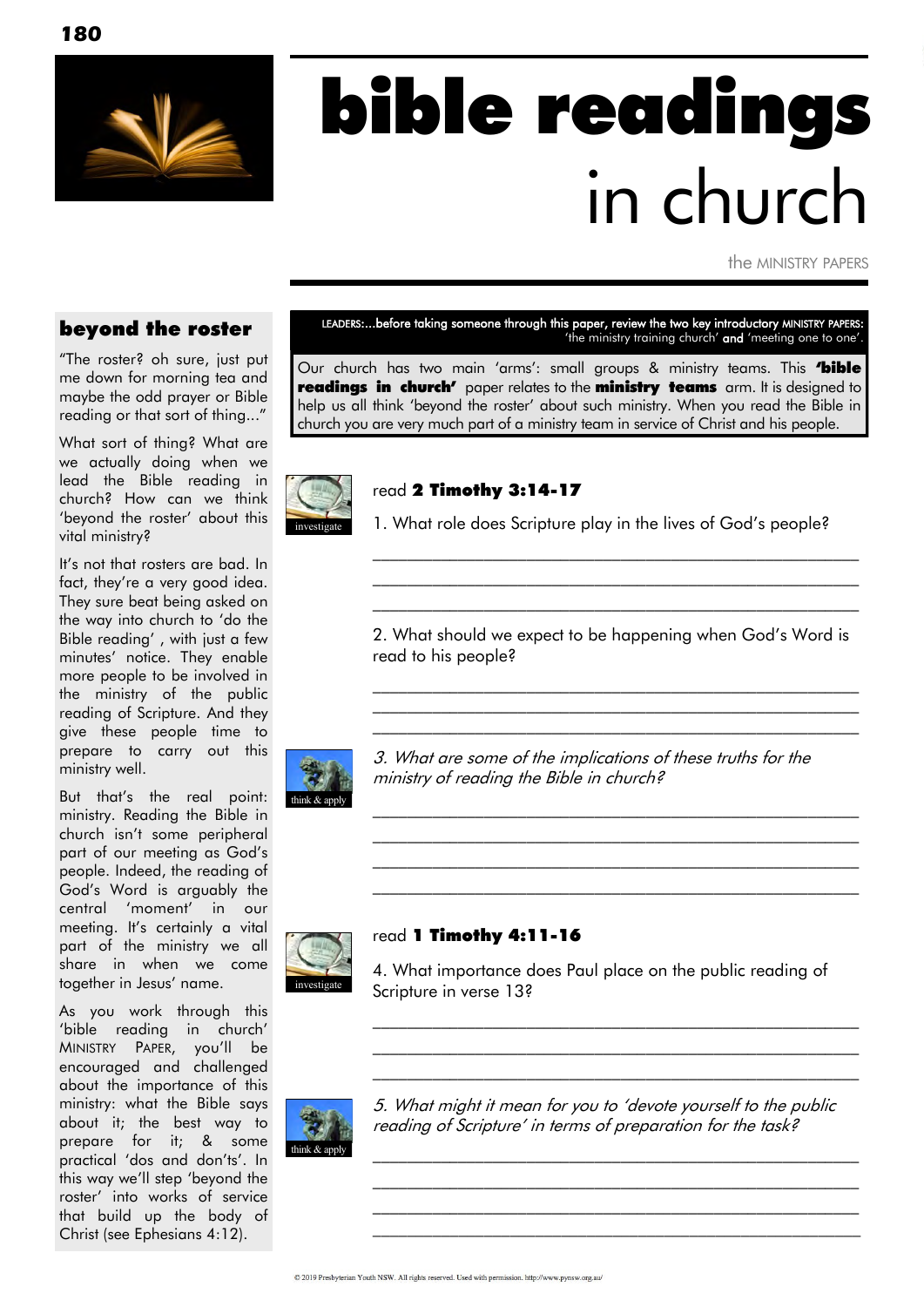## prepared reading

A key application of the call to "devote yourself to the public reading of Scripture" (1 Tim 4:13) will be to treat preparation seriously. You"ll need to be very well prepared in order to effectively carry out the ministry of the reading of God"s Word in the meeting of his people. Glancing over the passage a couple of times when you arrive at church is a long way short of what's needed! This paper outlines some important steps in preparation.

#### bible reading means bible study...

There is more to carrying out the ministry of Bible Reading in church than just standing and delivering at the lectern on Sunday. There is more than just reading out the words on the page in a big clear voice, as helpful as that is. There is even more to effectively carrying out this ministry than reading and re-reading the passage parrot-fashion as the sum total of your preparation. That"s a good place to start (the reading and re-reading that is). But to really read effectively you need to read with *understanding*. Effective bible *reading* starts with thorough bible *study*.

Think about what happens when you hear a clear and faithful sermon from a portion of God"s Word. If you were to go home and read that passage aloud, you would hopefully now read with more understanding than you had before. Almost without noticing you"d have a sense of important words to emphasise. You"d have a sense of where you might need to pause for a particular phrase to sink in. Or to read a certain phrase a little slower. Or softer. Or louder. It's not that you've become a Shakespearian actor. But you are reading with *understanding*. You're not trying to add to God's Word but rather allowing the clarity of its meaning to come to the surface.

The challenge for your Bible Reading ministry is that you need to have arrived at that understanding of the passage *before* hearing the sermon! So here's a few things to consider as essential to your preparation:

- read the passage a few times and pray for understanding. Ideally you might read it daily in the preceding week so it grows on/in you.
- do the Bible Study that has been prepared for the passage. Make it your aim to understand the flow of the passage and how it fits together.
- focus on grasping the meaning of the Big Idea (from the preacher) and how it is reflected in the passage, so that you can highlight it in your reading (see "what"s the big idea?" on page 3).
- print out a copy of the passage (e.g. from ebible.com) in large print to start marking e.g. underlining for emphasis, line breaks for pausing etc (see the example given on page 4).

#### "Please Lord, not the genealogy…"

One of our deepest fears as Bible readers is tripping over obscure names or big theological words. Fear not! We don"t have room here to cover all the conventions of pronunciation of Hebrew and Greek names, and not everyone follows the same conventions anyway. The best practice is simply to clarify any tricky words with the preacher. If you and he are at least saying the word the same way, that's the least distracting outcome for all.



#### cringing anyone?

It"s strange what we value and don"t value in our church gatherings. We can often be guilty of straining at gnats and swallowing camels. 1 Timothy suggests a supreme value for the public reading of Scripture. Do we value it that highly?

Many of us place a very high value on music, for example, and we cringe if a song is poorly led. We expect that our musicians should prepare and practice to carry out their ministry effectively. And so we should. After all, the role of our singing in church is for the word of Christ to dwell in us richly (Col 3:16). We are right to value music in that sense—that it is a part of our ministry of God"s Word to each other.

The point here  $\sin'$  to lessen the call for preparation of our music, or any other part of our church gatherings. It should all be prepared well. The point is, however, that we are perhaps not surprised when a Bible reading has been poorly prepared, or not prepared at all.

But that should be very cringeworthy! Not because we want to be slick but because we want to value God"s Word. Strangely, the preparation we assume our preachers and musicians will have done for the ministry of God"s Word has not applied to the actual reading of it.

The reading of the Word is arguably the most important 'moment' in our gathering. All that comes before builds towards it, all that follows is based upon it. We need to value the Bible Reading very highly, and prepare accordingly.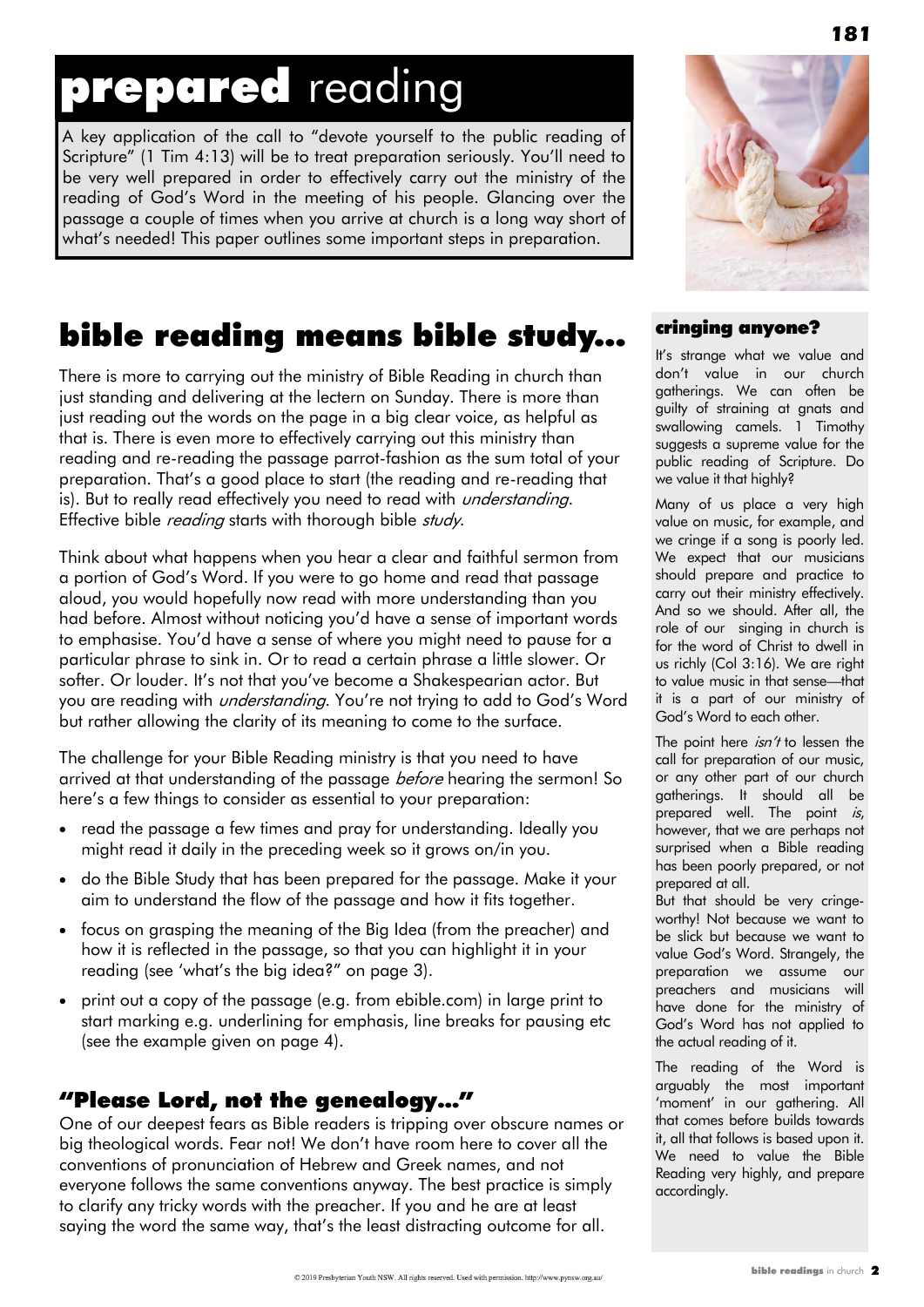



## devoted reading

You can read below about the importance of a "Big Idea" to a sermon, and to the whole meeting of God"s people. Prepared bible reading is a vital part of conveying that Big Idea as God"s Word is ministered. If there is a big idea in this MINISTRY PAPER it's this: preparation matters! It's all part of being devoted to this ministry. The dos and don"ts below will also be a help to think through being devoted to this ministry.

#### what"s the big idea?

There"s a well argued case that most people are only really capable of walking away from a sermon carrying one central theme. If the preacher doesn't give one, then the listener will make one up for themselves. No matter how hard the preacher might try to get five separate points across in a talk, generally when asked what the talk was about, a member of the congregation will convey the single concept they took out of the talk.

At church we try to cater for the listener by preparing messages that convey one big biblical concept or one Big Idea, that will be clear and challenging to all who listen. Indeed, not just the sermon but the entire meeting of God"s people should be shaped around expressing that biblical concept, to try and ensure the seed of God's word is firmly implanted in the heart of the listener. Communication between all involved, therefore, will be vital. Then not only the words of the preacher, but of the person leading, of the songs selected… every element will be tied into that Big Idea. This is crucial with your Bible Reading.

As you read the Bible you are playing a vital part in a team ministry of teaching God"s Word. Familiarity with the Big Idea will be a critical part of your preparation as you seek to read the passage with understanding. It will guide you with issues such as which words to emphasise and where to pause. You"ll be equipped to serve as part of a team.

### dos and don"ts

#### in preparation

- DO check the roster for the reference for the reading and confirm this with the church office.
- DO pray—asking God to help you to make his Word clear in the reading.
- DO prepare thoroughly by reading over the passage several times, and following the other preparation advice on page 2.
- DO check tricky words with the preacher and ask for any other suggestions they may have regarding emphasis, pausing, etc.
- DON"T read out the subheadings (they are added by the translators and aren"t part of the Bible text).
- DO consider using a printed out (larger font) and 'marked up' version of the reading (as given in the example on page 4).
- DO practice the reading aloud. It's only when we actually speak it out loud that we're genuinely practicing.

#### on the day

- DO pray again—asking God to help you to make his Word clear in the reading.
- DO arrive early for church to let the meeting leader know you are there.
- DO have a drink of water beforehand, and avoid caffeine drinks (which dry out your mouth). Keep your mouth moving so it's ready for action!
- DO be ready at the microphone by the end of the previous item, rather than creating a distracting pause as you straggle to the front. If you"re in doubt, check the program or with the leader beforehand when you"ll need to step up.
- DO make sure that the microphone is well positioned for your reading posture so that we can hear you loudly and clearly. DON"T mumble.
- DO start with a hearty "good morning" or "good evening". It will give the sound team a chance to get the recording level for your voice before the reading itself.
- DO announce the reading and page number of the passage in the church Bibles (if you are using a printout be careful to have this info on hand). DON"T feel the need to add other words of introduction. It"s normally more distracting than helpful. Check with the preacher if you think it may be needed.
- DON"T dive straight in. DO allow people time to find the passage. DO repeat the reference so people get a second chance to be in the right spot and ready to follow along with you once they've found the actual page.
- DO read the bible reading carefully as you prepared it, (e.g. not rushing because you are nervous, or pulling back from things like emphasis because it feels silly!). DON"T slip into a strange holy voice (special Bible reading voices are just distracting). Read as yourself but with meaning as you prepared it.
- Do keep going. If you do stumble, don"t apologise, just keep going.
- DO simply sit down at the end of the reading (there is no need to add any comment after the reading: let the last word be the Bible itself).